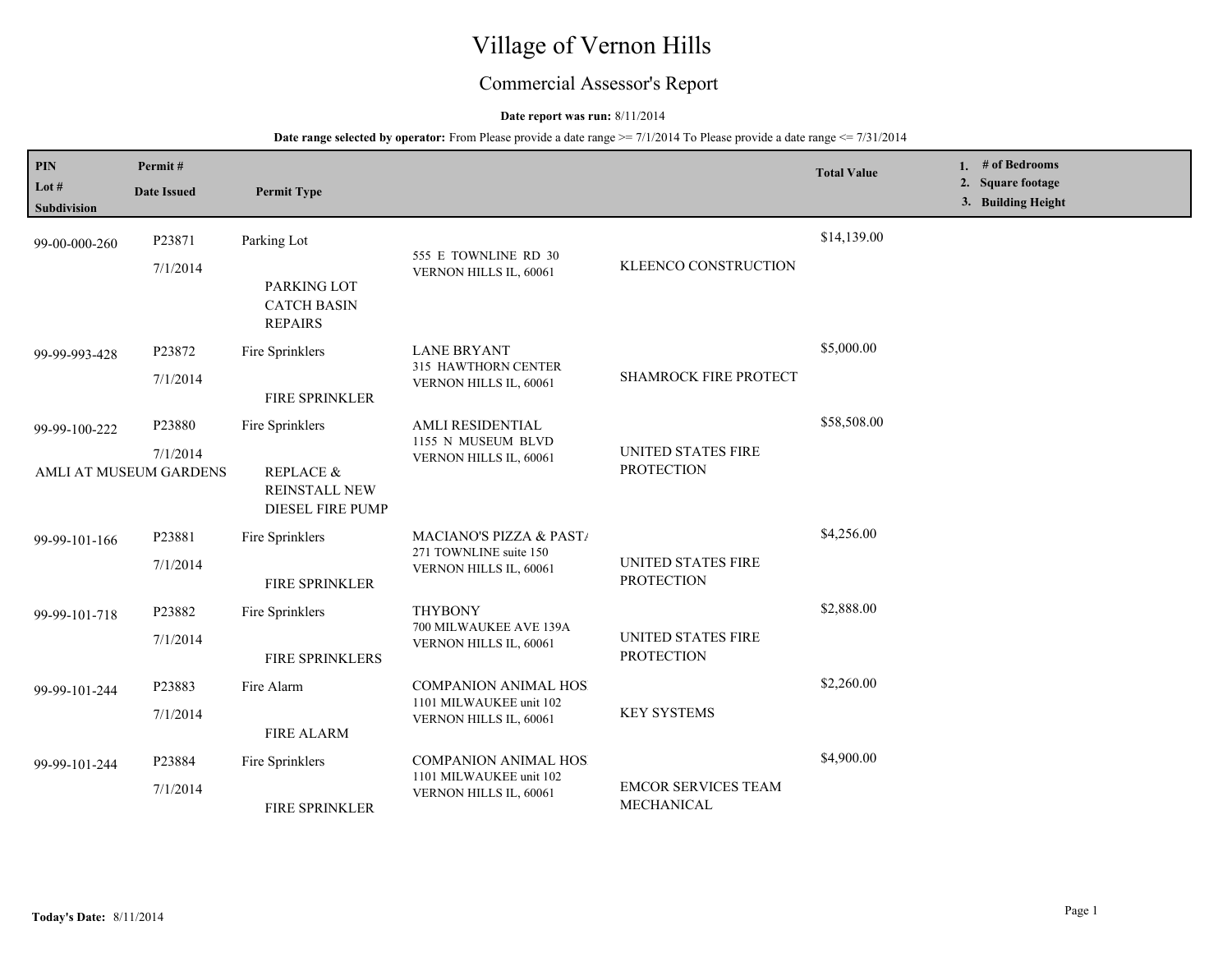| <b>PIN</b><br>Lot # | Permit#<br><b>Date Issued</b>                     | <b>Permit Type</b>                                                    |                                                         |                             | <b>Total Value</b> | 1. $#$ of Bedrooms<br>2. Square footage<br>3. Building Height |
|---------------------|---------------------------------------------------|-----------------------------------------------------------------------|---------------------------------------------------------|-----------------------------|--------------------|---------------------------------------------------------------|
| <b>Subdivision</b>  |                                                   |                                                                       |                                                         |                             |                    |                                                               |
| 99-00-000-724       | P23888                                            | Parking Lot                                                           |                                                         |                             | \$18,432.00        |                                                               |
|                     | 7/2/2014                                          |                                                                       | 100 N FAIRWAY DR 112<br>VERNON HILLS IL, 60061          | S & H PAVING                |                    |                                                               |
|                     |                                                   | PARKING LOT:<br>100-200 FAIRWAY                                       |                                                         |                             |                    |                                                               |
| 99-99-100-395       | P23889                                            | Certificate of Occupancy                                              | <b>BLUEGREEN VACATIONS</b><br>1025 HAWTHORN CENTER      |                             |                    |                                                               |
|                     | 7/2/2014                                          | CO: BLUEGREEN<br><b>VACATIONS</b>                                     | VERNON HILLS IL, 60061                                  |                             |                    |                                                               |
| 99-99-101-718       | P23891                                            | Fire Alarm                                                            | <b>THYBONY</b>                                          |                             | \$8,000.00         |                                                               |
|                     | 7/2/2014                                          | <b>FIRE ALARM</b>                                                     | 700 MILWAUKEE AVE 139A<br>VERNON HILLS IL, 60061        | SIMPLEX GRINNELL            |                    |                                                               |
| 99-99-993-428       | P23893                                            | Voice/Data                                                            |                                                         |                             | \$528.00           |                                                               |
|                     | 7/2/2014<br>LOW VOLTAGE -<br><b>COMUTER ABLES</b> | 315 HAWTHORN CENTER<br>PERSONAL COMMUNICATI<br>VERNON HILLS IL, 60061 |                                                         |                             |                    |                                                               |
| 99-99-101-244       | P23897                                            | Sign                                                                  | <b>COMPANION ANIMAL HOS</b>                             | <b>RAINBOW SIGNS</b>        | \$4,850.00         |                                                               |
|                     | 7/2/2014                                          | <b>SIGN</b>                                                           | 1101 MILWAUKEE unit 102<br>VERNON HILLS IL, 60061       |                             |                    | 30.00<br>2.<br>3. 28.00                                       |
| 99-99-101-683       | P23899                                            | Fire Sprinklers                                                       |                                                         |                             | \$25,782.00        |                                                               |
| THE OAKS            | 7/2/2014                                          | FIRE SPRINKLER:<br>700-708                                            | 700 THORNAPPLE CT<br>VERNON HILLS IL, 60061             | <b>NOVA FIRE PROTECTION</b> |                    |                                                               |
| 15-04-202-105       | P23903                                            | Fire Alarm                                                            | <b>TETRA PAK</b>                                        |                             | \$2,000.00         |                                                               |
|                     | 7/3/2014                                          | <b>FIRE ALARM</b>                                                     | <b>600 E BUNKER CT VERNON</b><br><b>HILLS IL, 60061</b> | <b>EMMAGE CONSTRUCTION</b>  |                    |                                                               |
| 15-09-403-022       | P23905                                            | Misc. Commercial                                                      |                                                         |                             | \$47,348.00        |                                                               |
|                     | 7/3/2014                                          | <b>OFFICE</b><br><b>RENOVATION</b>                                    | 777 HICKORY HILL DR<br>VERNON HILLS IL, 60061           | <b>STRIED BUILDERS</b>      |                    |                                                               |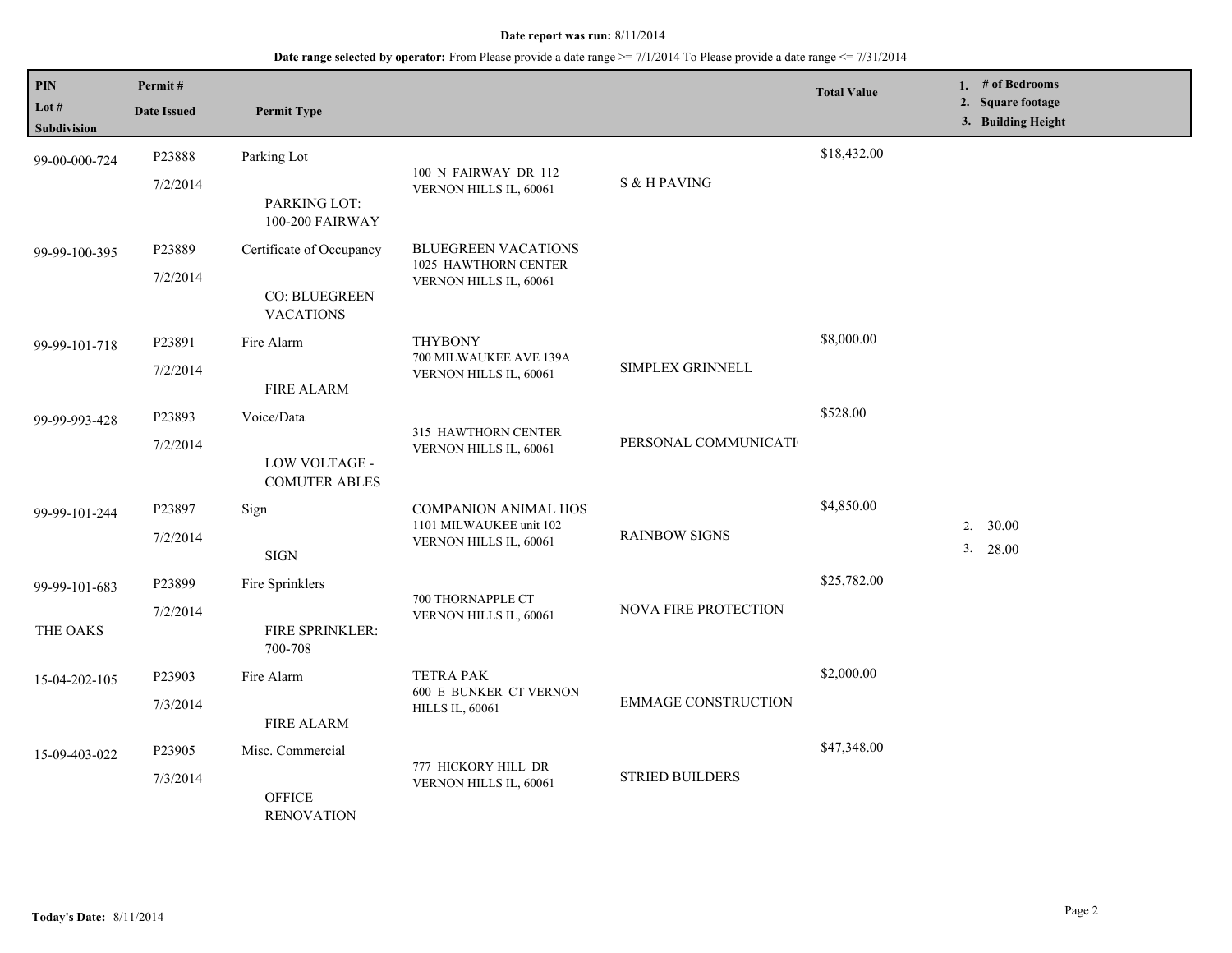| <b>PIN</b>    | Permit#                                 |                                                                   |                                                            |                                        | <b>Total Value</b>    | 1. # of Bedrooms                        |
|---------------|-----------------------------------------|-------------------------------------------------------------------|------------------------------------------------------------|----------------------------------------|-----------------------|-----------------------------------------|
| Lot $#$       | <b>Date Issued</b>                      | <b>Permit Type</b>                                                |                                                            |                                        |                       | 2. Square footage<br>3. Building Height |
| Subdivision   |                                         |                                                                   |                                                            |                                        |                       |                                         |
| 99-99-100-159 | P23906                                  | Fire Sprinklers                                                   | <b>JOHNSON CONTROLS - SOU</b><br>859 WEST END CT suite 101 |                                        | \$3,100.00            |                                         |
|               | 7/3/2014                                | FIRE SPRINKLERS                                                   | VERNON HILLS IL, 60061                                     | FOUNDATION FIRE PROTEC<br><b>INC</b>   |                       |                                         |
| 99-99-999-929 | P23908                                  | Misc. Commercial                                                  | EUROPEAN CHOCOLATE L'<br>740 CORPORATE WOODS               |                                        | \$51,352.00           |                                         |
|               | 7/3/2014                                | <b>RACKING</b>                                                    | PKY VERNON HILLS IL, 60061                                 | EUROPEAN CHOCOLATE L'                  |                       |                                         |
| 11-33-303-001 | P23909                                  | Elevator                                                          | <b>RUST OLEUM CORP</b><br><b>11 HAWTHORN PKWY</b>          |                                        | \$1,840.00            |                                         |
|               | 7/3/2014                                | ELEVATOR DOOR<br><b>RESTRICTOR</b>                                | VERNON HILLS IL, 60061                                     | PEERLESS ELEVATOR CO.                  |                       |                                         |
| 99-99-995-107 | P23912                                  | Certificate of Occupancy                                          | PANDORA JEWELRY (TEMI<br>714 HAWTHORN CENTER               |                                        |                       |                                         |
|               | 7/7/2014                                | <b>CO: PANDORA</b><br><b>TEMP LOCATION</b>                        | VERNON HILLS IL, 60061                                     |                                        |                       |                                         |
| 99-99-101-187 | P23914                                  | Fire Alarm                                                        |                                                            |                                        | \$12,934.00           |                                         |
|               | 7/7/2014                                | <b>FIRE ALARM</b>                                                 | <b>680 WOODLANDS PKY</b><br>VERNON HILLS IL, 60061         | SIMPLEX GRINNELL                       |                       |                                         |
| 99-99-999-605 | P23919                                  | Re-Roofing                                                        | <b>KOHL'S</b><br>235 MILWAUKEE AVE                         |                                        | \$381,547.00          |                                         |
|               | 7/8/2014                                | <b>REROOF</b>                                                     | VERNON HILLS IL, 60061                                     | <b>CLARK ROOFING COMPAN</b><br>(UNLTD) |                       |                                         |
| 99-99-992-469 | P23927                                  | Parking Lot                                                       | PORTILLO'S                                                 |                                        | \$14,250.00           |                                         |
|               | 7/8/2014                                | PARKING LOT 2014                                                  | 221 TOWNLINE RD VERNON<br><b>HILLS IL, 60061</b>           | K & L CONTRACTORS                      |                       |                                         |
| 99-99-999-929 | P23929                                  | Fire Sprinklers                                                   | EUROPEAN CHOCOLATE L'<br>740 CORPORATE WOODS               |                                        | \$500.00              |                                         |
|               | 7/8/2014                                | <b>FIRE SPRINKLER</b>                                             | PKY VERNON HILLS IL, 60061                                 | <b>USA FIRE PROTECTION</b>             |                       |                                         |
| 11-32-100-015 | P23933                                  | Sign                                                              | TR & P TERMINAL                                            |                                        | \$5,800.00            |                                         |
|               | 7/9/2014<br><b>GROUND SIGN:</b><br>TR&P | 1230 N BUTTERFIELD RD<br>MY SIGNGUY.COM<br>VERNON HILLS IL, 60061 |                                                            |                                        | 2. $26.25$<br>3. 3.90 |                                         |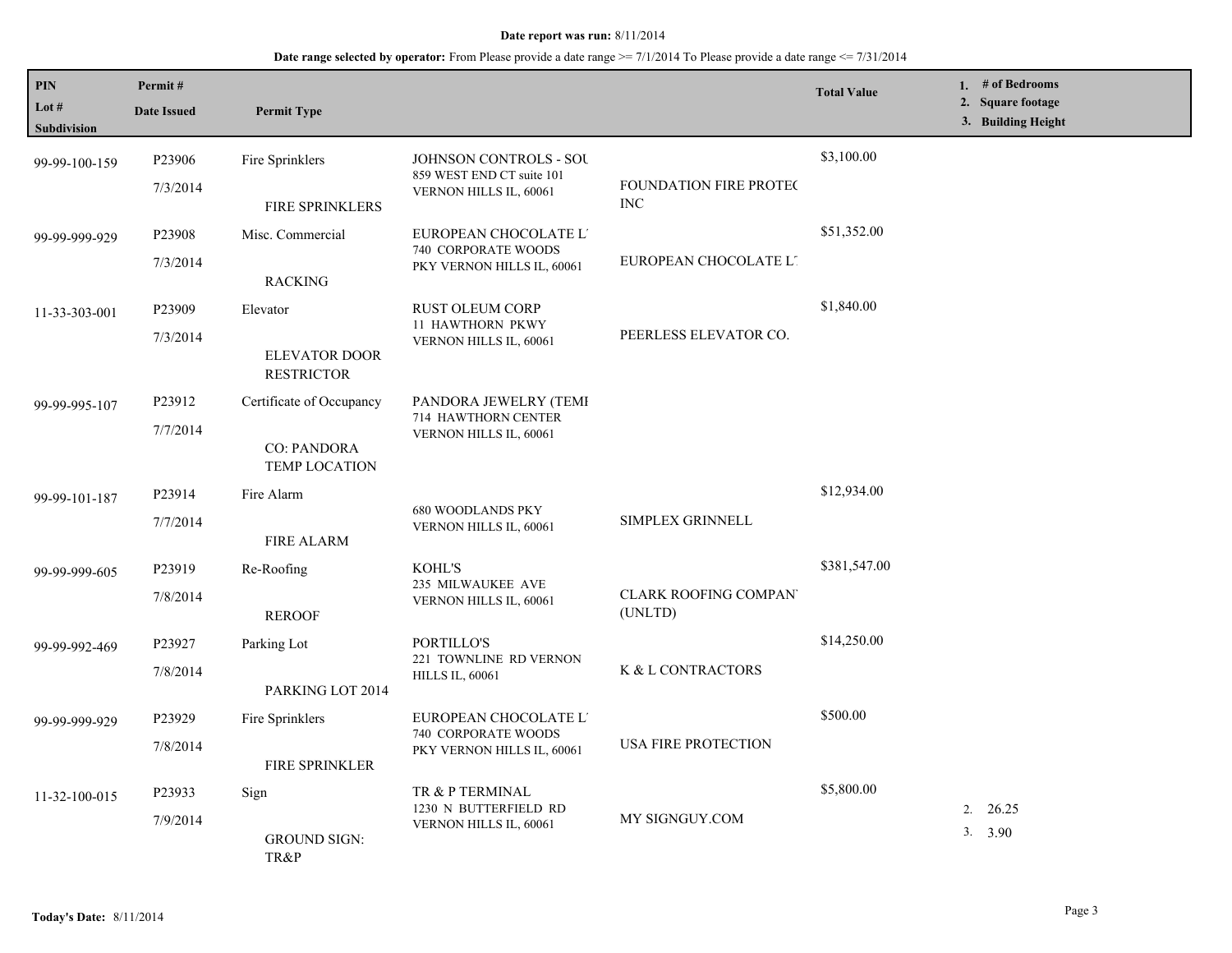| PIN<br>Lot $#$<br>Subdivision | Permit#<br><b>Date Issued</b> | <b>Permit Type</b>                                                              |                                                                                            |                                           | <b>Total Value</b> | 1. # of Bedrooms<br>2. Square footage<br>3. Building Height |
|-------------------------------|-------------------------------|---------------------------------------------------------------------------------|--------------------------------------------------------------------------------------------|-------------------------------------------|--------------------|-------------------------------------------------------------|
| 99-99-999-605                 | P23936<br>7/9/2014            | Misc. Commercial<br><b>MISC</b><br>COMMERCIAL-UP<br><b>DATE BEAUTY</b><br>DEPT. | KOHL'S<br>235 MILWAUKEE AVE<br>VERNON HILLS IL, 60061                                      | WM A RANDOLPH                             | \$25,294.00        |                                                             |
| 99-99-999-568                 | P23939<br>7/9/2014            | Tent<br><b>TENT 2014</b>                                                        | STEINHAFELS FURNITURE<br>569 MILWAUKEE AVE<br>VERNON HILLS IL, 60061                       |                                           | \$4,000.00         |                                                             |
| 15-04-201-014                 | P23940<br>7/9/2014            | Parking Lot<br>PARKING LOT 2013<br>& PATCHING                                   | <b>LOOMCRAFT TEXTILES</b><br><b>645 N LAKEVIEW PKY</b><br>VERNON HILLS IL, 60061           | <b>KAPLAN PAVING</b>                      | \$5,000.00         |                                                             |
| 99-99-995-496                 | P23941<br>7/9/2014            | Parking Lot<br>PARKING LOT:2014                                                 | <b>ERNIE'S WRECKING &amp; TOW</b><br>909 S MILWAUKEE AV<br>VERNON HILLS IL, 60061          | <b>KAPLAN PAVING</b>                      | \$9,417.00         |                                                             |
| 15-09-402-008                 | P23943<br>7/9/2014            | Misc. Commercial<br><b>ROOF TOP UNITS</b><br>& REROOF                           | <b>ADULT &amp; PEDIATRIC ORTH</b><br>555 CORPORATE WOODS<br>PKWY VERNON HILLS IL,<br>60061 | <b>AVALON MANAGEMENT</b><br>SERVICES, LLC | \$126,260.00       |                                                             |
| 15-15-103-028                 | P23950<br>7/10/2014           | Fire Sprinklers<br>FIRE SPRINKLER                                               | <b>GEWALT HAMILTON ASSO</b><br>625 FOREST EDGE DR<br>VERNON HILLS IL, 60061                | METROPOLITAN FIRE<br><b>PROTECTION</b>    | \$30,000.00        |                                                             |
| 15-10-303-004                 | P23953<br>7/11/2014           | Parking Lot<br>PARKING LOT:<br>2014 SEALCOAT                                    | BENDE, INC.<br>875 CORPORATE WOODS<br>PKWY VERNON HILLS IL,<br>60061                       | <b>SWENSON SEALCOAT</b>                   | \$975.00           |                                                             |
| 15-10-303-008                 | P23954<br>7/11/2014           | Parking Lot<br>PARKING LOT:<br>2014 SEALCOAT                                    | BENDE, INC.<br>925 CORPORATE WOODS<br>PKWY VERNON HILLS IL,<br>60061                       | <b>SWENSON SEALCOAT</b>                   | \$1,000.00         |                                                             |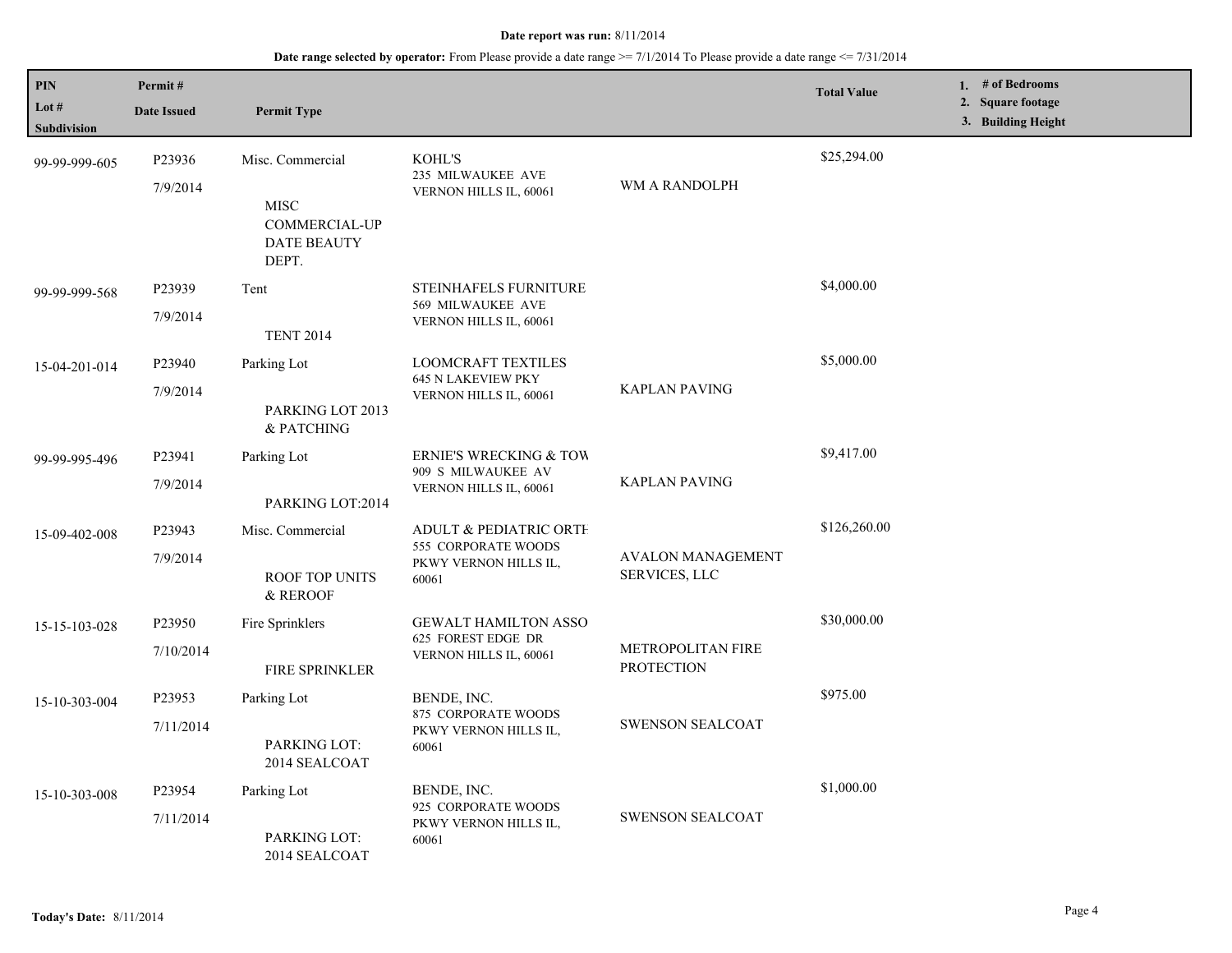| PIN<br>Lot $#$ | Permit#<br><b>Date Issued</b> | <b>Permit Type</b>                                                                                                                          |                                                                                       |                        | <b>Total Value</b> | 1. # of Bedrooms<br>2. Square footage |
|----------------|-------------------------------|---------------------------------------------------------------------------------------------------------------------------------------------|---------------------------------------------------------------------------------------|------------------------|--------------------|---------------------------------------|
| Subdivision    |                               |                                                                                                                                             |                                                                                       |                        |                    | 3. Building Height                    |
| 99-99-992-874  | P23955<br>7/11/2014           | Sign<br>SIGN PANEL -<br><b>TASTY THAI</b>                                                                                                   | <b>TASTY THAI</b><br>276 HAWTHORN VILLAGE<br><b>COMMONS VERNON HILLS</b><br>IL, 60061 | OLYMPIC SIGNS INC      | \$100.00           | 3.16.00                               |
| 15-09-402-008  | P23956<br>7/11/2014           | Parking Lot<br>PARKING LOT:<br>2014                                                                                                         | ADULT & PEDIATRIC ORTH<br>555 CORPORATE WOODS<br>PKWY VERNON HILLS IL,<br>60061       | <b>GLANDER PAVING</b>  | \$53,640.00        |                                       |
| 99-99-990-158  | P23957<br>7/11/2014           | Sign<br><b>CHANGE FACE OF</b><br><b>MONUMENT SIGN</b><br>FROM TETRA PAC<br>TO 101<br>CORPORATE<br>WOODS.                                    | 101 CORPORATE WOODS<br>PKWY VERNON HILLS IL,<br>60061                                 | NORTH SHORE SIGN       | \$1,200.00         | 3.4.00                                |
| 99-99-101-389  | P23960<br>7/14/2014           | Parking Lot<br><b>REMOVE REPLACE</b><br><b>CONCRETE</b><br><b>APPROACH &amp;</b><br><b>REMOVE &amp;</b><br><b>REPLACE</b><br><b>ASPHALT</b> | OKAMOTO CORPORATION<br>370 CORPORATE WOODS<br>PKY VERNON HILLS IL, 60061              | <b>RABINE PAVING</b>   | \$84,758.00        |                                       |
| 15-04-111-017  | P23966<br>7/14/2014           | Elevator<br><b>DOOR</b><br>RESTRICTORS ON<br>TWO ELEVATORS                                                                                  | <b>BAXTER INFORMATION TE</b><br>440 N FAIRWAY DR VERNON<br><b>HILLS IL, 60061</b>     | LAKELAND-LARSEN ELEV/  | \$2,100.00         |                                       |
| 99-99-993-244  | P23971<br>7/15/2014           | Sign<br>SIGNS:<br><b>MAGGIANO'S</b>                                                                                                         | MAGGIANO'S<br><b>307 HAWTHORN CENTER</b><br>VERNON HILLS IL, 60061                    | DESIGN GROUP SIGNAGE C | \$18,000.00        |                                       |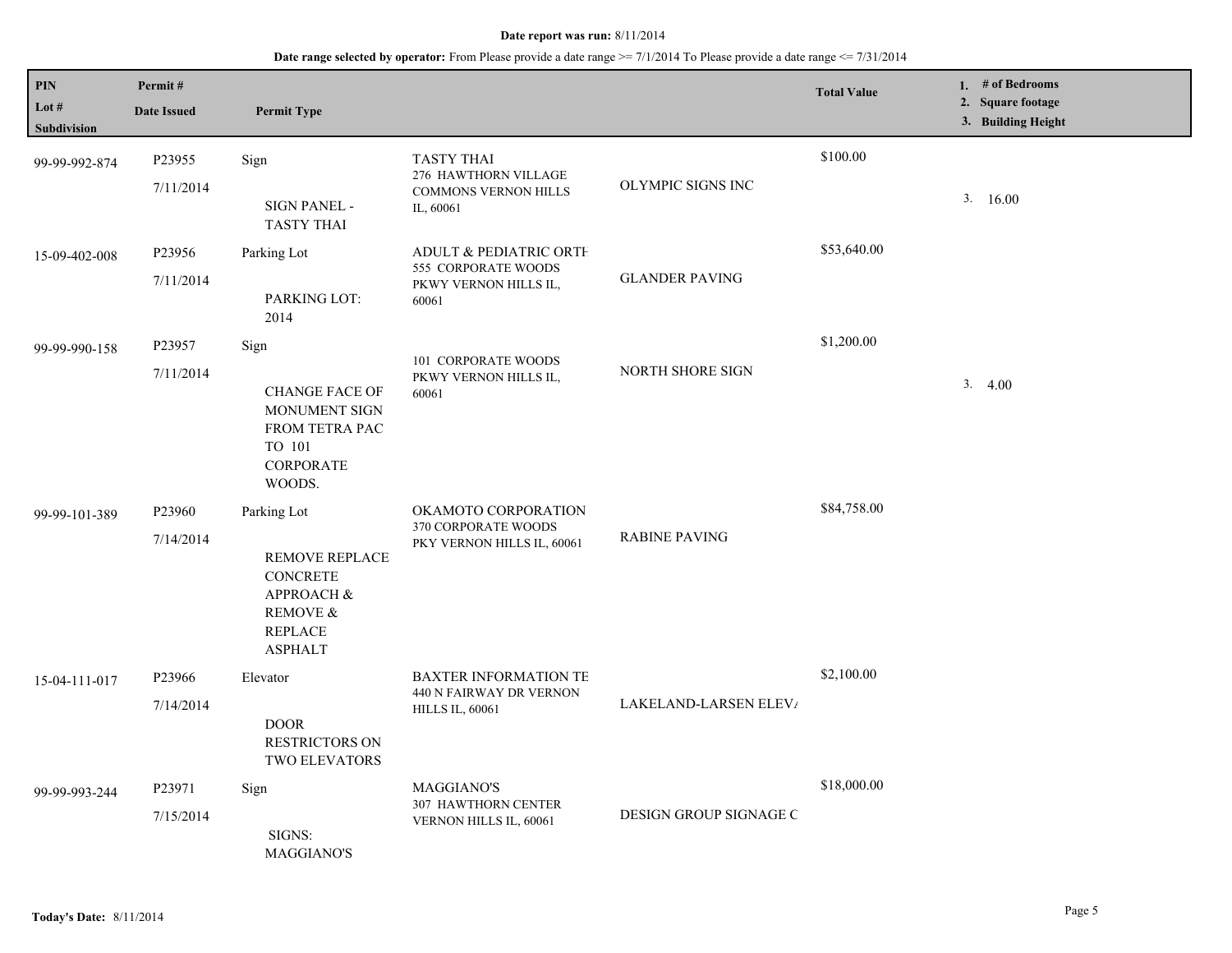| PIN<br>Lot $#$<br>Subdivision | Permit#<br><b>Date Issued</b> | <b>Permit Type</b>                                                                                                                                             |                                                                               |                                               | <b>Total Value</b> | 1. $#$ of Bedrooms<br>2. Square footage<br>3. Building Height |
|-------------------------------|-------------------------------|----------------------------------------------------------------------------------------------------------------------------------------------------------------|-------------------------------------------------------------------------------|-----------------------------------------------|--------------------|---------------------------------------------------------------|
| 99-99-101-638                 | P23972<br>7/15/2014           | Lawn Sprinklers<br><b>LAWN</b><br><b>IRRIGATION</b>                                                                                                            | AAA<br>1680 MILWAUKEE AVE<br>VERNON HILLS IL, 60061                           | MUELLERMIST IRRIGATIOI<br><b>COMPANY</b>      | \$10,875.00        |                                                               |
| 99-99-994-863                 | P23973<br>7/15/2014           | Re-Roofing<br><b>REROOF</b>                                                                                                                                    | <b>STAR AUTO AUTHORITY</b><br>600 N LAKEVIEW PKY<br>VERNON HILLS IL, 60061    | <b>SOLARIS ROOFING SOLUTI</b><br>INC. (UNLTD) | \$65,000.00        |                                                               |
| 99-99-996-610                 | P23977<br>7/15/2014           | Misc. Commercial<br>NEW PARTITIONS,<br>REVISED HVAC,<br>ELECTICAL AND<br>FIRE PROTECTION<br><b>FOR EXPANDED</b><br>DATA SERVER IN<br>ROOM 210A                 | COLLEGE OF LAKE COUNT<br>1120 S MILWAUKEE AV<br>VERNON HILLS IL, 60061        |                                               | \$120,526.00       |                                                               |
| 99-99-101-647<br>THE OAKS     | P23983<br>7/15/2014           | Fire Alarm<br><b>FIRE ALARM</b>                                                                                                                                | THE OAKS APARTMENTS<br>111 OAK LEAF LN VERNON<br><b>HILLS IL, 60061</b>       | ZOEPAZ INC                                    | \$39,028.00        |                                                               |
| 99-99-100-159                 | P23989<br>7/17/2014           | Fire Alarm<br><b>FIRE ALARM</b>                                                                                                                                | JOHNSON CONTROLS - SOU<br>859 WEST END CT suite 101<br>VERNON HILLS IL, 60061 | PROTECTION ONE                                | \$3,734.00         |                                                               |
| 99-00-000-190                 | P23990<br>7/17/2014           | <b>Commercial Alteration</b><br><b>ALTERATION TO</b><br>SITE AND BLDG<br><b>FOR</b><br><b>ENHANCEMENT</b><br>TO UPDATED<br><b>LOOK AND ADA</b><br><b>CODES</b> | MCDONALD'S<br>700 N MILWAUKEE AVE<br>147 VERNON HILLS IL, 60061               | MCKEE ASSOCIATES INC                          | \$680,000.00       |                                                               |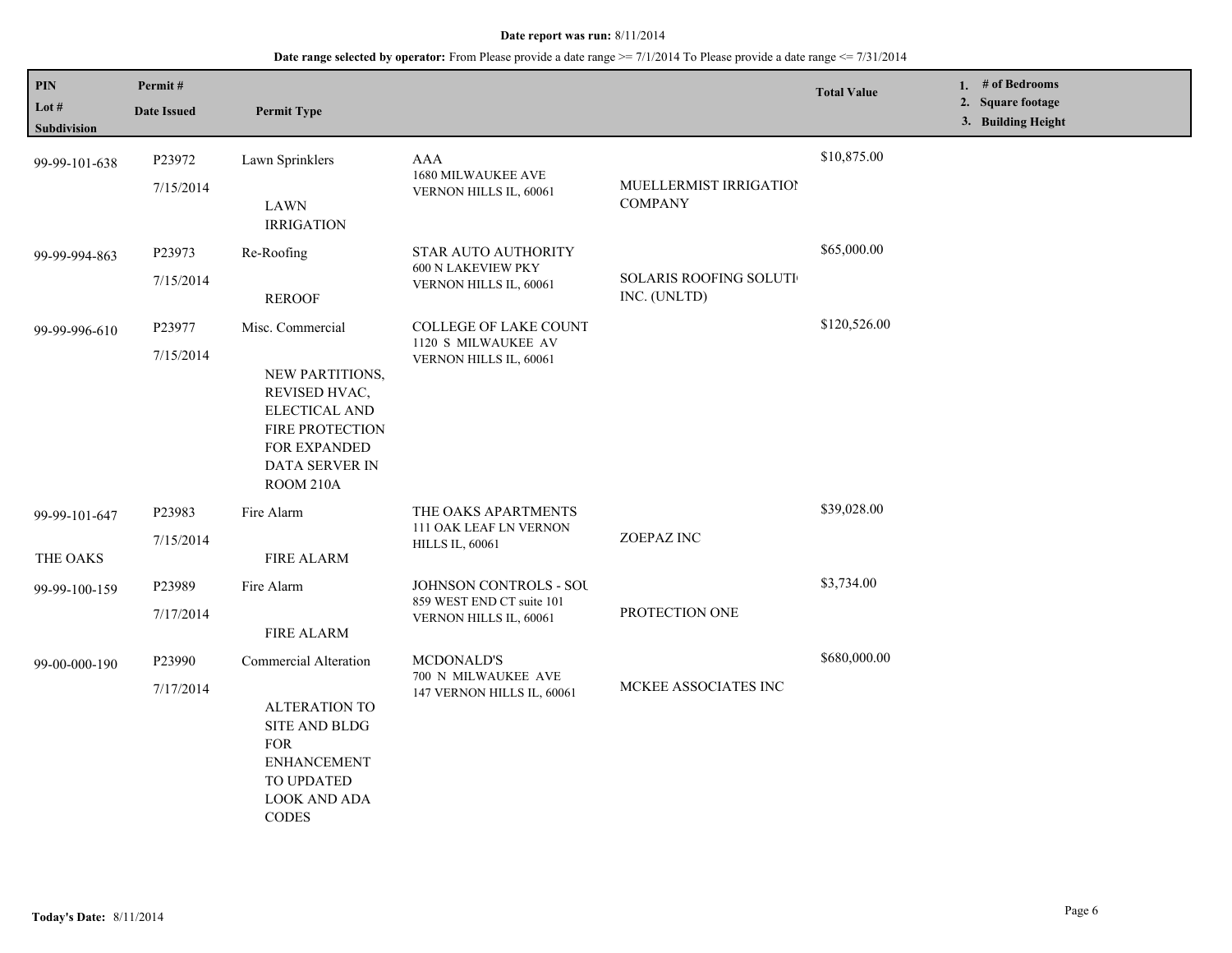| PIN<br>Lot $#$<br>Subdivision | Permit#<br><b>Date Issued</b>   | <b>Permit Type</b>                                                                                    |                                                                               |                                             | <b>Total Value</b> | 1. $#$ of Bedrooms<br>2. Square footage<br>3. Building Height |
|-------------------------------|---------------------------------|-------------------------------------------------------------------------------------------------------|-------------------------------------------------------------------------------|---------------------------------------------|--------------------|---------------------------------------------------------------|
| 15-04-202-105                 | P23991<br>7/17/2014             | Fire Sprinklers<br>FIRE SPRINKLER                                                                     | <b>TETRA PAK</b><br>600 E BUNKER CT VERNON<br><b>HILLS IL, 60061</b>          | <b>EMMAGE CONSTRUCTION</b>                  | \$6,000.00         |                                                               |
| 99-99-101-646<br>THE OAKS     | P23994<br>7/17/2014             | Elevator<br><b>ELEVATOR</b>                                                                           | THE OAKS APARTMENTS<br>107 OAK LEAF LN VERNON<br><b>HILLS IL, 60061</b>       | <b>KINZIE BUILDERS</b>                      | \$58,900.00        |                                                               |
| 99-99-999-325                 | P <sub>24000</sub><br>7/17/2014 | Fire Alarm<br>FIRE ALARM (NE<br><b>ENTRANCE NEAR</b><br>BATHROOMS)                                    | <b>122 HAWTHORN CENTER</b><br>VERNON HILLS IL, 60061                          | ESSCOE, LLC                                 | \$3,500.00         |                                                               |
| 99-99-100-882                 | P <sub>24003</sub><br>7/18/2014 | Certificate of Occupancy<br><b>CO AMERICAN</b><br><b>MORTGAGE</b><br><b>CONSULTATNS</b><br>$\rm{INC}$ | AMERICAN MORTGAGE CC<br>3 HAWTHORN PKY suite 235<br>VERNON HILLS IL, 60061    | AMERICAN MORTGAGE<br><b>CORPORATION INC</b> |                    |                                                               |
| 99-99-100-493                 | P24008<br>7/21/2014             | Misc. Commercial<br>REPLACE TWO<br>LIGHT POLE<br><b>BASES</b>                                         | <b>HAMILTON PARTNERS</b><br>3 HAWTHORN PKY VERNON<br><b>HILLS IL, 60061</b>   | K & M CONCRETE                              | \$3,450.00         |                                                               |
| 99-99-993-428                 | P24012<br>7/21/2014             | Sign<br><b>SIGN: LANE</b><br><b>BRYANT</b>                                                            | <b>LANE BRYANT</b><br>315 HAWTHORN CENTER<br>VERNON HILLS IL, 60061           | MIDWEST SIGN & LIGHTING<br>INC.             | \$2,500.00         | 2.15.20<br>3. 1.40                                            |
| 99-99-999-325                 | P24021<br>7/22/2014             | Fire Sprinklers<br><b>NEW FS HEADS</b><br><b>INTO GREASE</b><br><b>DUCT EXTENSION</b>                 | WESTFIELD SHOPPINGTOW<br><b>122 HAWTHORN CENTER</b><br>VERNON HILLS IL, 60061 | SHAMROCK FIRE PROTECT                       | \$2,500.00         |                                                               |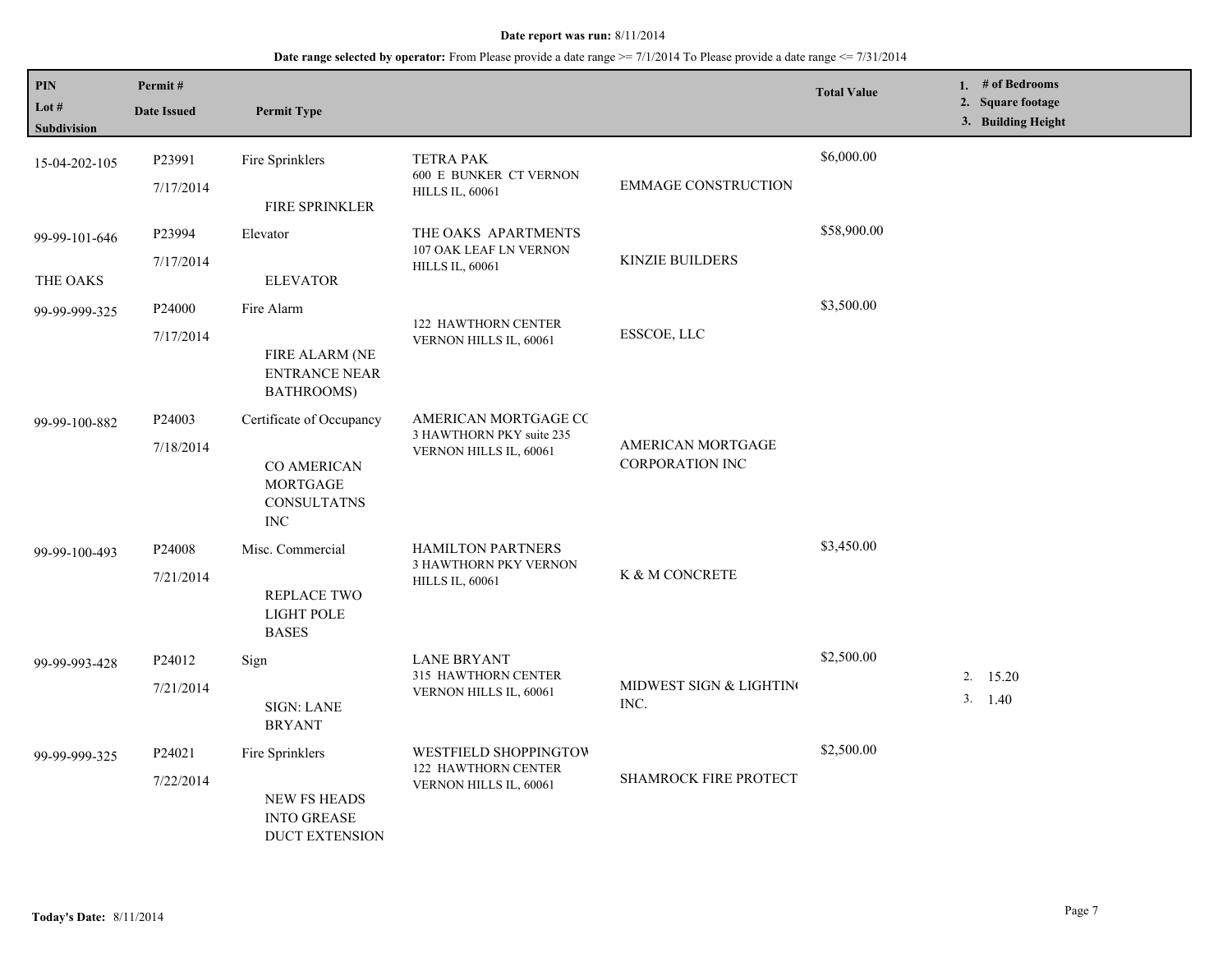| PIN<br>Lot #<br>Subdivision | Permit#<br><b>Date Issued</b> | <b>Permit Type</b>                                                                       |                                                                                    |                                           | <b>Total Value</b> | 1. # of Bedrooms<br>2. Square footage<br>3. Building Height |
|-----------------------------|-------------------------------|------------------------------------------------------------------------------------------|------------------------------------------------------------------------------------|-------------------------------------------|--------------------|-------------------------------------------------------------|
| 99-99-101-190               | P24024<br>7/22/2014           | Parking Lot<br><b>SRALCOAT AND</b><br><b>STRIPE</b>                                      | <b>1620 MILWAUKEE VERNON</b><br><b>HILLS IL, 60061</b>                             | MB FINANCIAL                              | \$2,700.00         |                                                             |
| 11-33-301-009               | P24029<br>7/23/2014           | Elevator<br><b>ELEVATORS: 3</b><br><b>DOOR</b><br>RESTRICTORS, 1<br>PIT LADDER           | <b>HAWTHORN LAKES</b><br><b>10 E HAWTHORN PKWY</b><br>VERNON HILLS IL, 60061       | THYSSENKRUPP ELEVATOI                     | \$8,343.00         |                                                             |
| 99-99-100-280               | P24032<br>7/23/2014           | Fire Sprinklers<br><b>FIRE SPRINKLER</b>                                                 | <b>FIREHOUSE SUBS</b><br>325 N MILWAUKEE AVE<br>unit 250 VERNON HILLS IL,<br>60061 | VALLEY FIRE PROTECTION<br><b>SYSTEMS</b>  | \$3,740.00         |                                                             |
| 99-99-993-527               | P24033<br>7/23/2014           | Commercial Alteration<br><b>INTERIOR</b><br>REMODEL:<br><b>PANDORA</b><br><b>JEWELRY</b> | PANDORA JEWELRY<br>322 HAWTHORN CENTER<br>VERNON HILLS IL, 60061                   | AIELLO ARCHITECTURE DI                    | \$120,000.00       |                                                             |
| 15-04-202-016               | P24044<br>7/24/2014           | Parking Lot<br>PARKING LOT-<br><b>REPAIRS</b>                                            | 620 N LAKEVIEW PKY<br>VERNON HILLS IL, 60061                                       | A. DAIGGER & COMPANY                      | \$2,100.00         |                                                             |
| 99-00-000-190               | P24046<br>7/24/2014           | Fire Alarm<br><b>FIRE ALARM</b>                                                          | MCDONALD'S<br>700 N MILWAUKEE AVE<br>147 VERNON HILLS IL, 60061                    | FOX VALLEY FIRE AND SAI<br><b>COMPANY</b> | \$4,200.00         |                                                             |
| 99-99-100-575               | P24047<br>7/24/2014           | Certificate of Occupancy<br>TOY CORNER - C<br>OF O                                       | <b>TOY CORNER</b><br>1045 HAWTHORN CENTER<br>VERNON HILLS IL, 60061                | <b>ROSE BEAUTY</b>                        |                    |                                                             |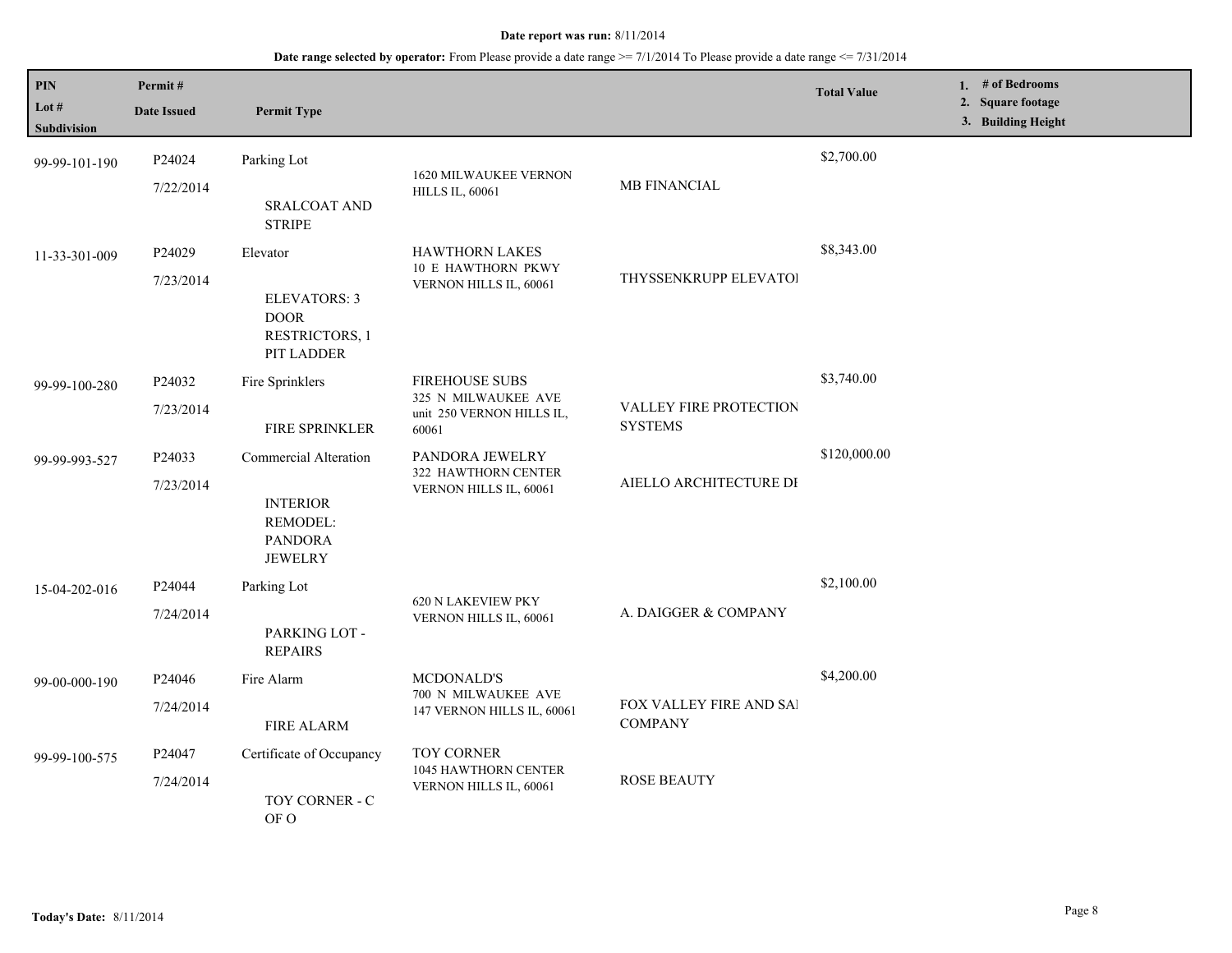| PIN<br>Lot $#$     | Permit#<br><b>Date Issued</b> | <b>Permit Type</b>                                                                                       |                                                    |                                                   | <b>Total Value</b> | 1. # of Bedrooms<br>2. Square footage |
|--------------------|-------------------------------|----------------------------------------------------------------------------------------------------------|----------------------------------------------------|---------------------------------------------------|--------------------|---------------------------------------|
| <b>Subdivision</b> |                               |                                                                                                          |                                                    |                                                   |                    | 3. Building Height                    |
| 15-03-102-006      | P24048                        | Parking Lot                                                                                              | RIVERTREE SHOPPING CEN<br>701 N MILWAUKEE AV       |                                                   | \$208,125.00       |                                       |
|                    | 7/25/2014                     | PARKING LOT 2014                                                                                         | VERNON HILLS IL, 60061                             | <b>GREAT LAKES PAVING</b>                         |                    |                                       |
| 99-99-995-488      | P24052                        | Certificate of Occupancy                                                                                 | <b>CHARMS</b><br>906 ROUTE 45 VERNON               |                                                   |                    |                                       |
|                    | 7/25/2014                     | CO: CHARMS                                                                                               | <b>HILLS IL, 60061</b>                             |                                                   |                    |                                       |
| 99-99-999-929      | P <sub>24055</sub>            | HVAC - Combination                                                                                       | EUROPEAN CHOCOLATE L'<br>740 CORPORATE WOODS       |                                                   | \$30,000.00        |                                       |
|                    | 7/25/2014                     | THREE ROOTTOP<br>AIR<br>CONDITIONING<br><b>UNITS</b>                                                     | PKY VERNON HILLS IL, 60061                         | SOOS & ASSOCIATES, INC.                           |                    |                                       |
| 15-04-201-008      | P <sub>24056</sub>            | Re-Roofing                                                                                               | TERRACO REAL ESTATE DI<br>445 E TOWNLINE RD unit A | ROGERS ROOFING (UNLTD)                            | \$60,592.00        |                                       |
|                    | 7/28/2014                     | <b>REROOFING</b>                                                                                         | VERNON HILLS IL, 60061                             |                                                   |                    |                                       |
| 99-99-999-691      | P24058                        | Sewer Repair                                                                                             | <b>MENS WEARHOUSE</b><br>700 N MILWAUKEE AVE       |                                                   | \$12,500.00        |                                       |
|                    | 7/28/2014                     | <b>SEWER REPAIR,</b><br><b>INSTALL NEW</b><br><b>SANITARY SEWER</b><br><b>LINE AND</b><br><b>MANHOLE</b> | 112 VERNON HILLS IL, 60061                         | MCNELLY SERVICES                                  |                    |                                       |
| 15-05-201-011      | P <sub>24059</sub>            | Certificate of Occupancy                                                                                 | MELINDA GRONEN COUNS<br>10 PHILLIP RD 124 VERNON   |                                                   |                    |                                       |
|                    | 7/28/2014                     | CERT OF OCC                                                                                              | <b>HILLS IL, 60061</b>                             | <b>MELINDA GRONEN COUNS</b><br>AND CONSULTING LLC |                    |                                       |
| 99-99-101-263      | P <sub>24066</sub>            | Parking Lot                                                                                              | COOK MEMORIAL ASPEN I<br>701 ASPEN VERNON HILLS    |                                                   | \$1,100.00         |                                       |
|                    | 7/29/2014                     | <b>RESTRIPING</b>                                                                                        | IL, 60061                                          | COOK MEMORIAL ASPEN D<br>PUBLIC LIBRARY           |                    |                                       |
| 99-00-000-267      | P <sub>24069</sub>            | Parking Lot                                                                                              | <b>445 E TOWNLINE RD</b>                           |                                                   | \$6,417.00         |                                       |
|                    | 7/29/2014                     | PARKING LOT<br><b>PATCHING</b>                                                                           | VERNON HILLS IL, 60061                             | HUSHION SEALCOAT                                  |                    |                                       |